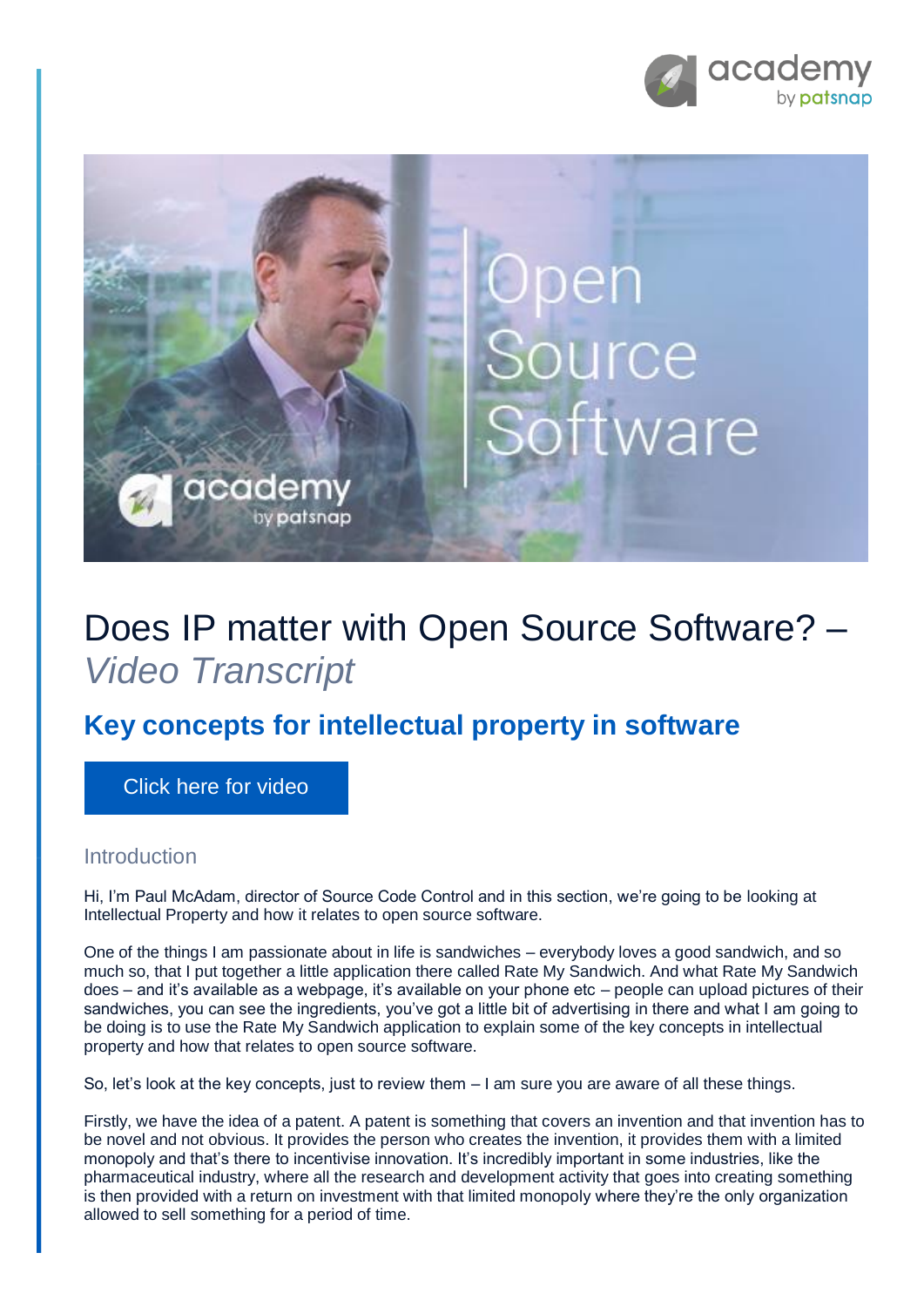

The second key concept is that of copyright. Now copyright protects the way in which you have expressed the idea, the authorship, and not actually the idea itself. It protects a number of types of product, such as software, books, music etc.

The third concept in intellectual property is trade secrets. Now trade secrets are there to protect valuable information, typically maybe before they get covered by other forms of intellectual property – but there's a whole other section on trade secrets in the PatSnap Academy.

And then finally we have trademarks. Trademarks are there to protect words, logos, slogans, colours etc. which belong and are associated with the company and that's there to help the consumer understand exactly what it is they're getting – and they're getting it from the correct organization.

Now I mentioned earlier that copyright is the key concept as far as software is concerned and you can see from that little code snippet on the screen in front of you that we've got a little copyright statement in there and that's a mark that's identifying that piece of software as being copyrighted and associated with an organization. Remember that the copyright protects the created work, the way in which the work has been put together.

The key concept as far as software is concerned is copyright – and you'll notice on the code snippet on the screen that there's a copyright statement in the comments just above the code. Remember that copyright protects the way in which the code has been put together, it doesn't protect the concept, that's a patent that's going to cover that for you. And the copyright owner only has control over their own work even if somebody else has a similar idea and has put that together in code, they cannot prevent that from happening.

As far as software is concerned, copyright controls three key right. First of all, the right to reproduce the software. In other words, making copies of the software and making those available to other people.

Secondly, it's a right to create derivative works. In other words, taking the code as it stands, making modifications and then perhaps making that available to other people.

And then finally, the right to distribute – making that software available to other organizations.

Combined, what they do is protect the rights of the person who originally developed the software. So, let's turn our attention to patents in software. If I'm being honest, as far as rate my sandwich is concerned, I'm very unlikely to be awarded a patent. It's not novel and it's not un-obvious. It's a concept that other people could come up with. But if I was to be awarded a patent on Rate My Sandwich, I could potentially stop 'Burger Love' from publishing their software or making their software available, even if they created something completely independent without knowledge of my creation, because I have a monopoly on that idea for a limited period of time.

I always think of copyright as being the pin-holder and attached to that pin-holder is a sheet, and that sheet of paper is the licence. The licence is what gives you the permission or the right as somebody else to use that piece of software. The licence can have a number of terms attached to it, it can be limited in terms of geography, or for a period of time, you can have exclusive rights to the software, or non-exclusive rights to the software. You can also include on there a number of business contractual terms, such as warranty, support, indemnification and so on.

You will be accustomed to licensing from mainstream software vendors – those tend to be proprietary licences, or what we call closed source licences. The terms on those licences are unique to each individual vendor and they'll be expressed in things such as an end user licence agreement or a commercial licence – they'll have normal restrictions on usage, modification, etc and that's different to open source licences, where the licences tend to be standard – perhaps with some custom terms included.

So when I was younger, application development used to be starting with 'hello world' and keeping on going with your own code. But application development is changing. Modern application development is typically about bringing together open source components and stitching them together with your own code. If you